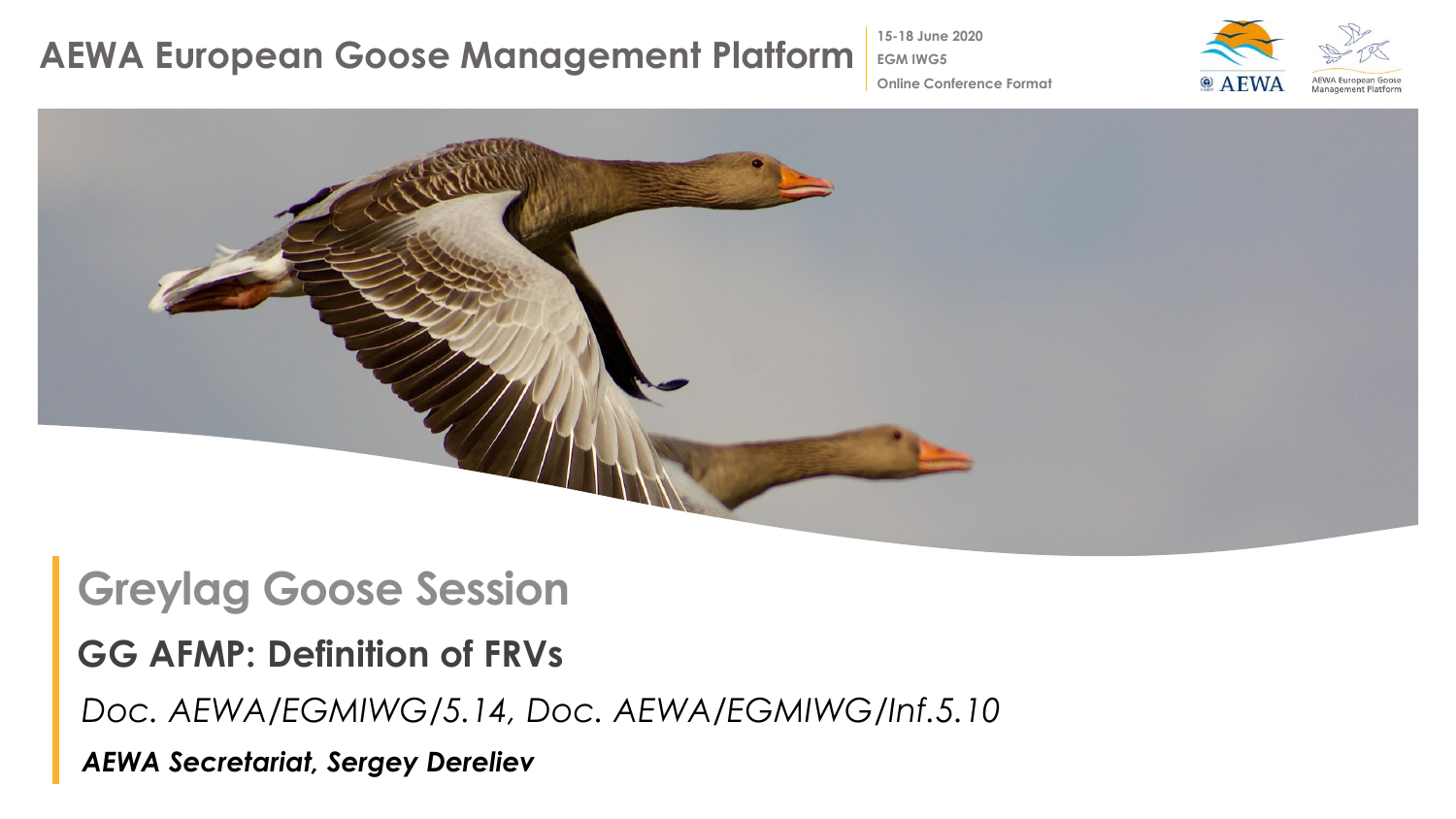## **AEWA European Goose Management Platform**





GG AFMP: Definition of FRVs Doc. AEWA/EGMIWG/5.14

# **2. Definitions of Favourable Reference Values (FRVs)**

• **Favourable Reference Population (FRP)**

| • Breeding: | 108,000 pairs                                                                       |
|-------------|-------------------------------------------------------------------------------------|
| MU1:        | 35,000 pairs (based on national FRPs)                                               |
| MU2:        | 73,000 pairs (based on national FRPs or BD Art. 12 reports for 2013-2018 (Germany)) |
|             |                                                                                     |

• **Wintering: 383,000 individuals (sum of nationally allocated wFRPs)** MU1: (126,000) individuals (calculated) MU2: (265,000) individuals (calculated)

### • **Favourable Reference Range (FRR)**

- **Breeding**: 571,265 km<sup>2</sup> = 296,800 km<sup>2</sup> (MU1) + 274,465 km<sup>2</sup> (MU2) (based on national FRRs or BD Art. 12 reports for 2013-2018 (Germany))
- **Wintering:** not set because several Range States did not provide information

#### • **Favourable Reference Habitat (FRH)**

• There is sufficient extent and quality of habitat to sustain the FRP in the breeding season (based on Range State assessments for MU1 and on reports and deduction (Germany) for MU2). For non-breeding season three RSs did not provide assessment (non-breeding FRH not set).